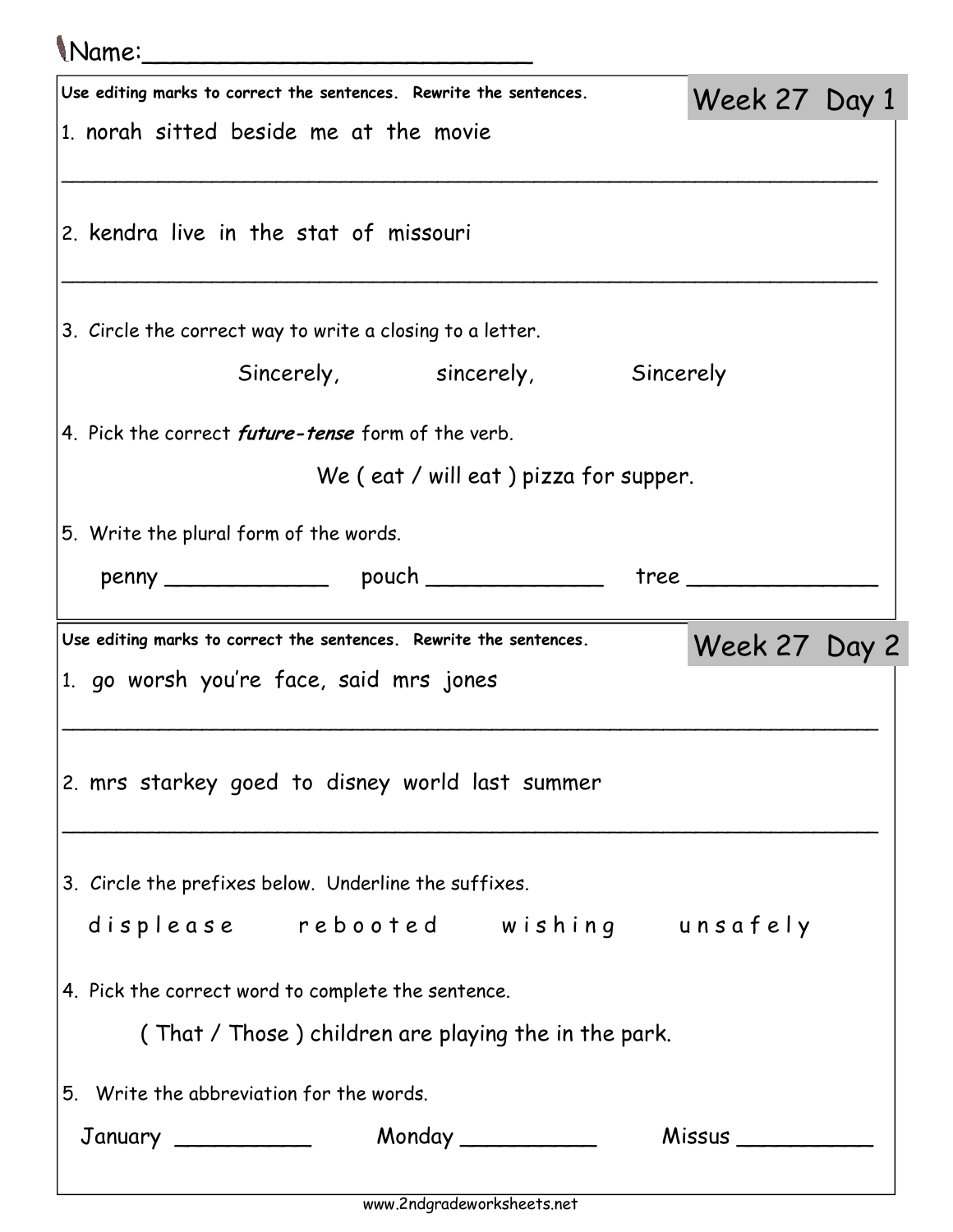## Name:\_\_\_\_\_\_\_\_\_\_\_\_\_\_\_\_\_\_\_\_\_\_\_\_\_

| Use editing marks to correct the sentences. Rewrite the sentences.                      | Week 27 Day 3 |  |
|-----------------------------------------------------------------------------------------|---------------|--|
| 1. can you hand me those tool? asked dad                                                |               |  |
| 2. mr francis went to nashville, tennesse to work                                       |               |  |
|                                                                                         |               |  |
| 3. Circle the correct word to show the bike cannot be used.                             |               |  |
| The bike is (useless / useful) with a flat tire.                                        |               |  |
| 4. Write the correct helping verb on the line. (have, has, had, am, are, is, was, were) |               |  |
| Our class ______________going to lunch now.                                             |               |  |
| 5. Circle the correct comparative ending. (er or est)                                   |               |  |
| This test is (harder / hardest) than the last one.                                      |               |  |
|                                                                                         |               |  |
| Use editing marks to correct the sentences. Rewrite the sentences.                      | Week 27 Day 4 |  |
|                                                                                         |               |  |
| 1. ellen was hopeless that she could go to africa                                       |               |  |
|                                                                                         |               |  |
| 2. do we need nin or ten of this rulers                                                 |               |  |
|                                                                                         |               |  |
| 3. Pick the correct word to complete the sentence.                                      |               |  |
| (This / These) orange is rotten.                                                        |               |  |
| 4. Circle the action verbs in the sentence below. Underline the helping verb.           |               |  |
| Maya is jumping on the trampoline.                                                      |               |  |
| 5. Write the contractions correctly on the lines.                                       |               |  |
|                                                                                         |               |  |